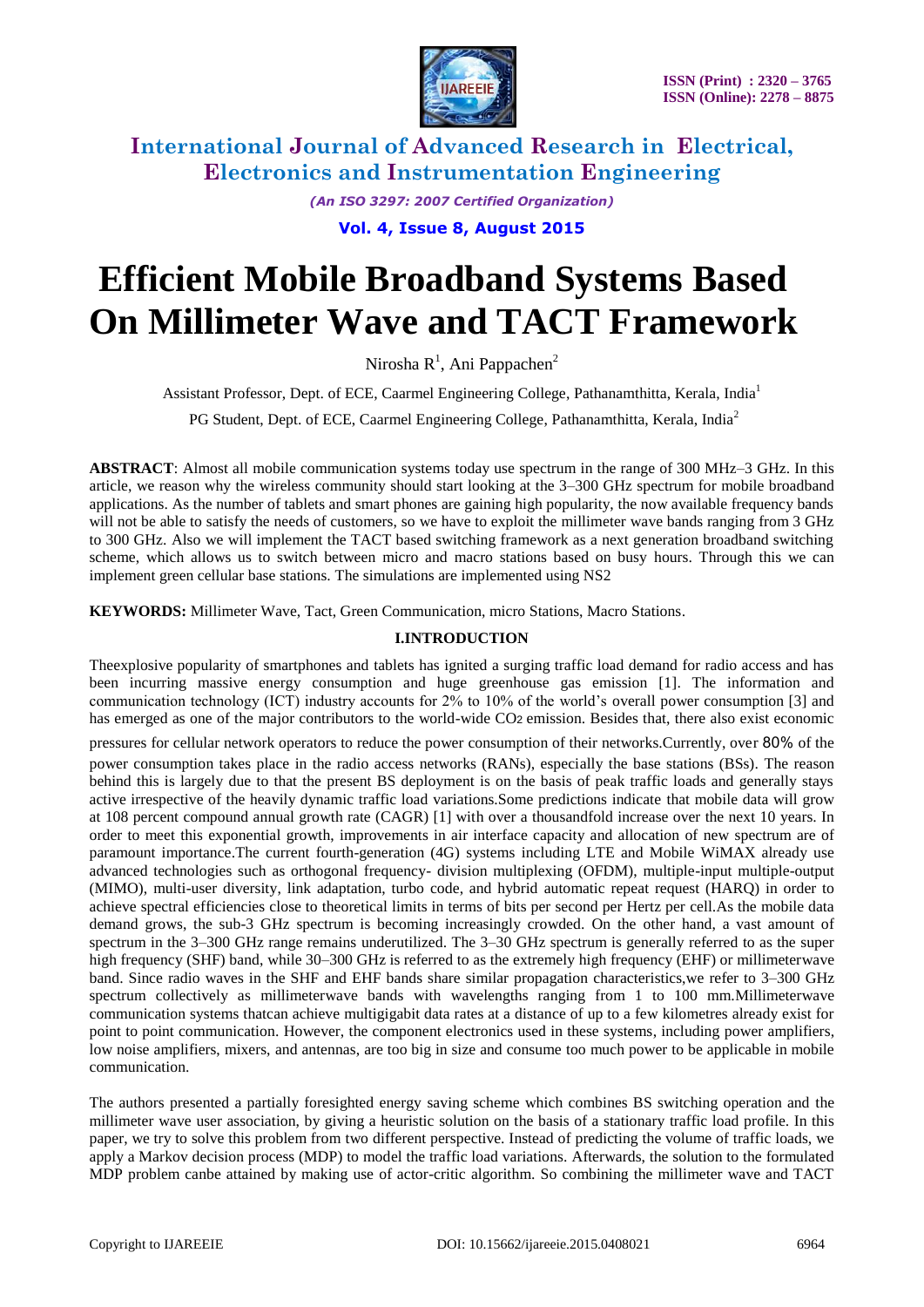

*(An ISO 3297: 2007 Certified Organization)*

## **Vol. 4, Issue 8, August 2015**

scheme, the frequency problems and energy crisis in the information and communication industry can be solved in the coming decades.

#### **II.RELATED WORK**

Existing works are based on a greedy algorithm, with the help of it we try to predict the total traffic under a region and based on it switching is made possible.The controller would firstly estimate the traffic load variations based on the online experience. Afterwards, it can select one of the possible BS switching operations under the estimated circumstance and then decreases or increases the probability of the same action to be later selected on the basis of the required cost. Here, the cost primarily focuses on the energy consumption due to such a BS switching operation and also takes the performance metric into account to ensure the user experience. After repeating the actions and knowing the corresponding costs, the controller would know how to switch the BSs for one specific traffic load profile. Moreover, with the MDP model, the resulting BS switching strategy is foresighted, which would improve energy efficiency in the long run [5].However, it usually take some time for the RL approaches to be convergent to the optimal solution in terms of the whole cost. Hence, the direct application of the RL algorithms may sometimes get into trouble, especially for a scenario where a BS switching operation controller usually takes charge of tens or even hundreds of BSs [6]. Fortunately, the periodicity and mobility of human behaviour patterns make the traffic loads exhibit some temporal and spatial relevancies, thus making the traffic load-aware BS switching strategies at different moments or neighbouring regions relevant.

#### **III.SYSTEM ARCHITCTURE**

An MMB network consists of multiple MMBbase stations that cover a geographic area. Inorder to ensure good coverage, MMB base stationsneed to be deployed with higher densitythan macro cellular base stations. In general, the same site-to-site distance as microcellor picocell deployment in an urban environmentis necessary. An example of MMBnetwork is shown in Figure 1.The transmission and/or reception in an MMB system are based on narrow beams, which suppress the interference from neighbouring MMB base stations and extend the range of an MMB link. This allows significant overlap of coverage among neighbouring base stations. Unlike cellular systems that partition the geographic area into cells with each cell served by one or a few base stations, the MMB base stations form a grid with a large number of nodes to which an MMB mobile station can attach. For example, with a site-to-site distance of 500 m and a range of 1 km for an MMB link, an MMB mobile station can access up to 14 MMB base stations on the grid [2]. The challenge with millimeter wave is the low efficiency of RF devices such as power amplifiers and multi-antenna arrays with current technology. A solution to avoid multi-antenna arrays at the MMB base station is to use fixed beams or sectors with horn antennas. Horn antennas can provide similar gains and beam widths as sector antennas in current cellular systems in a cost-effective manner.



Fig 1: MMB Architecture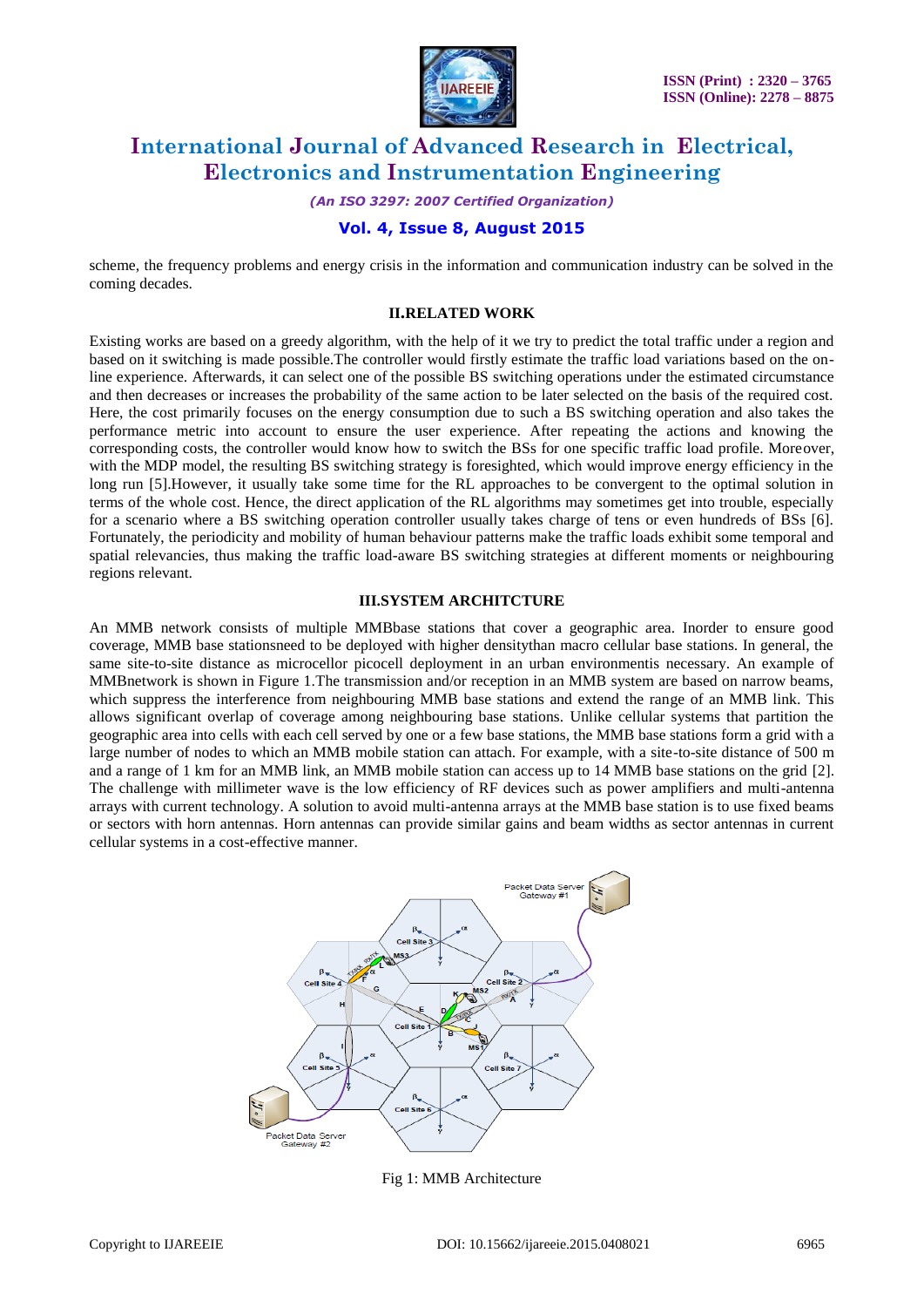

*(An ISO 3297: 2007 Certified Organization)*

## **Vol. 4, Issue 8, August 2015**

A RAN usually consists of multiple BSs while the traffic loads of BSs are usually fluctuating, thus often makingBSs underutilization.In this paper,we assume there exists a BS switching operation controller, which can timely know the traffic loads in these BSs at current stage and correspondingly determine the energy efficient working status of any BS (i.e., active/sleeping mode) at next stage in a centralized way.The file transmission requests at a locationarrive following a Poisson point process.As the name implies, the actor-critic algorithm encompasses three components: actor, critic, and environment as illustrated in Fig. 2. At a given state, the actor selects an action in a stochastic way and then executes it. This execution transforms the state of environment to a new one with certain probability, and feeds back the cost to the actor. Then, the critic criticizes the action executed by the actor and updates the value function through a time difference (TD) error. After the criticism, the actor will update the policy to prefer the action with a smaller cost, and vice versa. The algorithm repeats the above procedure until convergence. The reasons to adopt actorcritic algorithm are three-folded: (i) since it generates the action directly from the stored policy, it requires little computation to select an action to perform; (ii) it can learn an explicitly stochastic policy which may be useful in non-Markov traffic variation environment of RANs [5]; (iii) it separately updates the value function and policy [6]. As a result, it would be more easily to implement the policy knowledge transfer better than other switching algorithms.



Fig 2: TACT Architecture

We design an actor-critic learning framework for energy scheme as illustrated

(i) Action selection: the controller needs to select an action according to a stochastic strategy, the purpose of whichis to improve performance while explicitly balancing twocompeting objectives: a) searching for a better BS switchingoperation (exploration) and b) taking as little cost as possible(exploitation). As a result, the controller not only performsa good BS switching operation based on its past experience.

(ii) User association and data transmission: In one stage,there exist several slots for user association and data transmission.After the controller chooses to turn some of BSsinto sleeping mode and broadcasts the traffic load density, the users choose to connect one BS according to the modified metric and start the communications slotby slot.

(iii) State-value function update: In this stage the state is updated and compute the expected cost of preceding state.

(iv) Policy update: In this stage the low cost action is taken and proceedaccordingly. That is based on the results the controller decides to select between the millimeter wave base station and the macro station.We present the means that the controller utilizes the knowledge of learned strategies during historical periods or neighbouring regions to be in the groove of finding the optimal BS switching operations.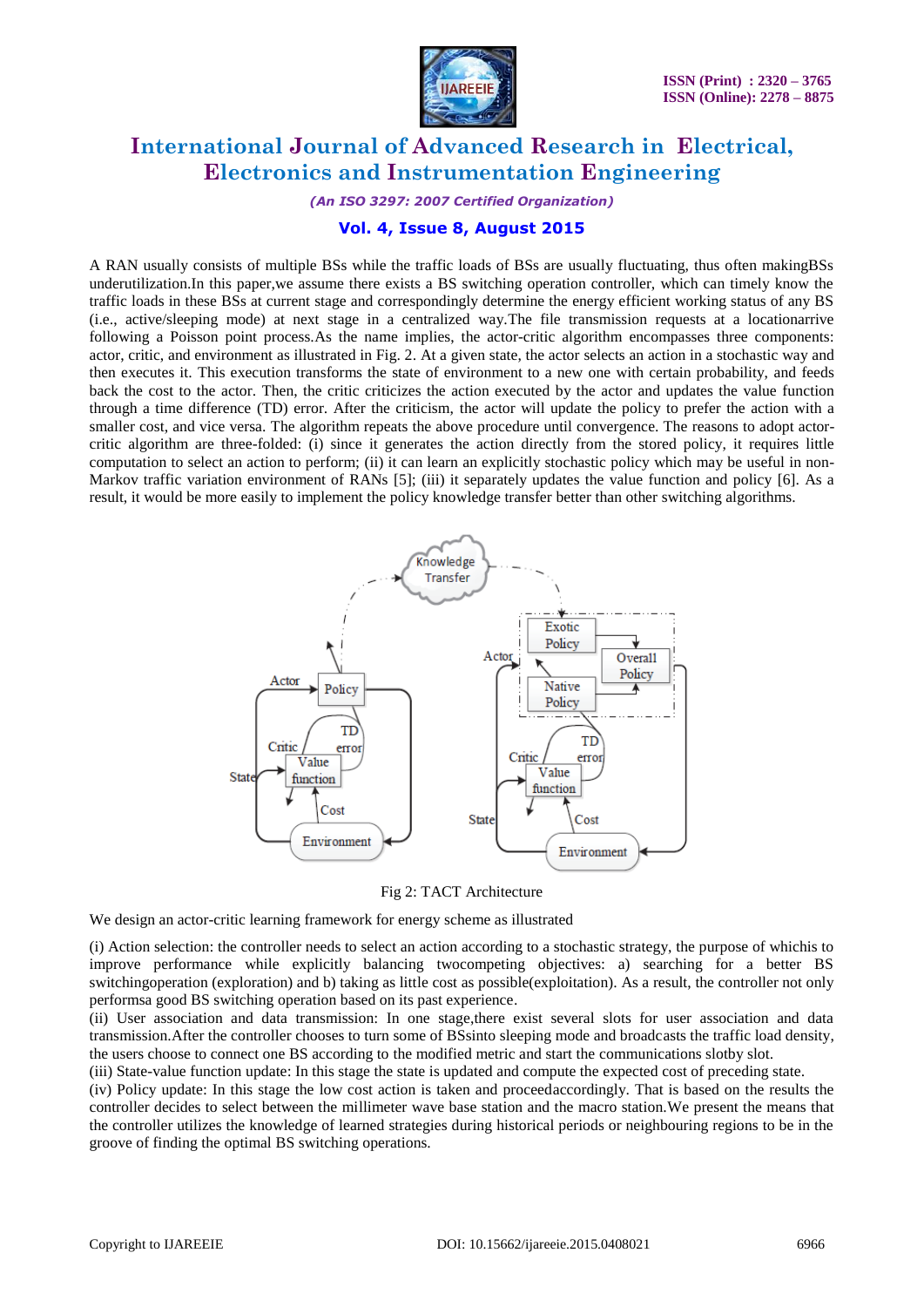

*(An ISO 3297: 2007 Certified Organization)*

# **Vol. 4, Issue 8, August 2015**



Fig 3: Illustration of base station deployment

The following steps are done to choose whether switching is needed or not [7]. Based on the results the switching is done between the millimeter wave stations and macro stations

- 1. Base station controller checks the traffic level in each base station.
- 2. If the traffic level is lower than the particular threshold it will turn off the base station otherwise it turns on the base station.

It makes use of markov decision process to discover the traffic level in every base station.

- 3. In markov decision process the dynamic programming problem can be occurs. So that the reinforcement learning and transfer actor critic algorithm is used to overcome the problem.
- 4. Transfer actor critic algorithm is used to maximize the energy saving in current active base station by transfer actor critic algorithm is used to overcome the problem.

## **IV. RESULT AND DISCUSSION**

We validate the energy efficiency improvement of our proposed scheme by extensive simulations under practical configurations. Here, we simulate for an area of  $2km \times 2km$ , where there exist five macro BSs and five micro BSs as shown in the illustration.



Fig 4: Millimeter wave base stations working under heavy traffic

.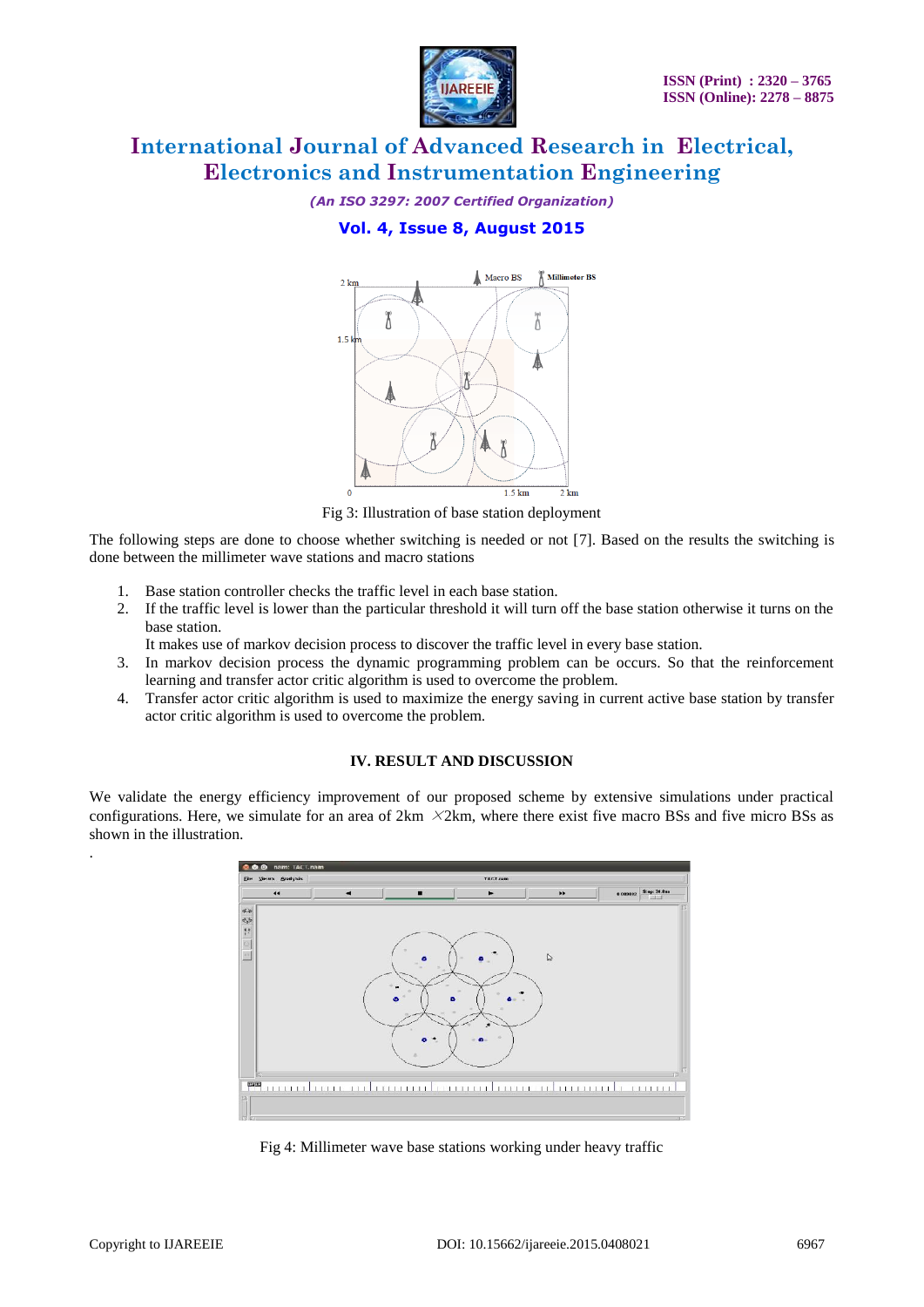

*(An ISO 3297: 2007 Certified Organization)*

## **Vol. 4, Issue 8, August 2015**

Figure shows how the base stations respond to heavy traffic situations. During heavy traffic instead of operating frequencies less than 3 GHz, millimetre wave principle based cells can attain bandwidth in range of GHzs. Also the number of customers accommodated to the cell can increase significantly. Thus call drops can also be reduced.

Figure shows how the TACT algorithm responds to variations in traffic.



Fig 5: Switching operation in progress

Figure showing how switching takes place between the millimeter wave base stations and macro stations during busy hours and less traffic hours. When the traffic is more, the millimeter wave base stations will be active, in other situations the macro stations will be active. The hand off scheme is soft handoff in nature. New connection is made before leaving the old base station.



Fig 6: Traffic aware switching operation

By computing the traffic under each cell, we also have provision to operate both millimeter wave base station and macro station. That is if the traffic in a particular cell is very high while that in other cells remains less, we can operate the millimeter wave base station in that cell as active while the other regions are covered by the macro station. Thus each customer can be served well according to this framework.